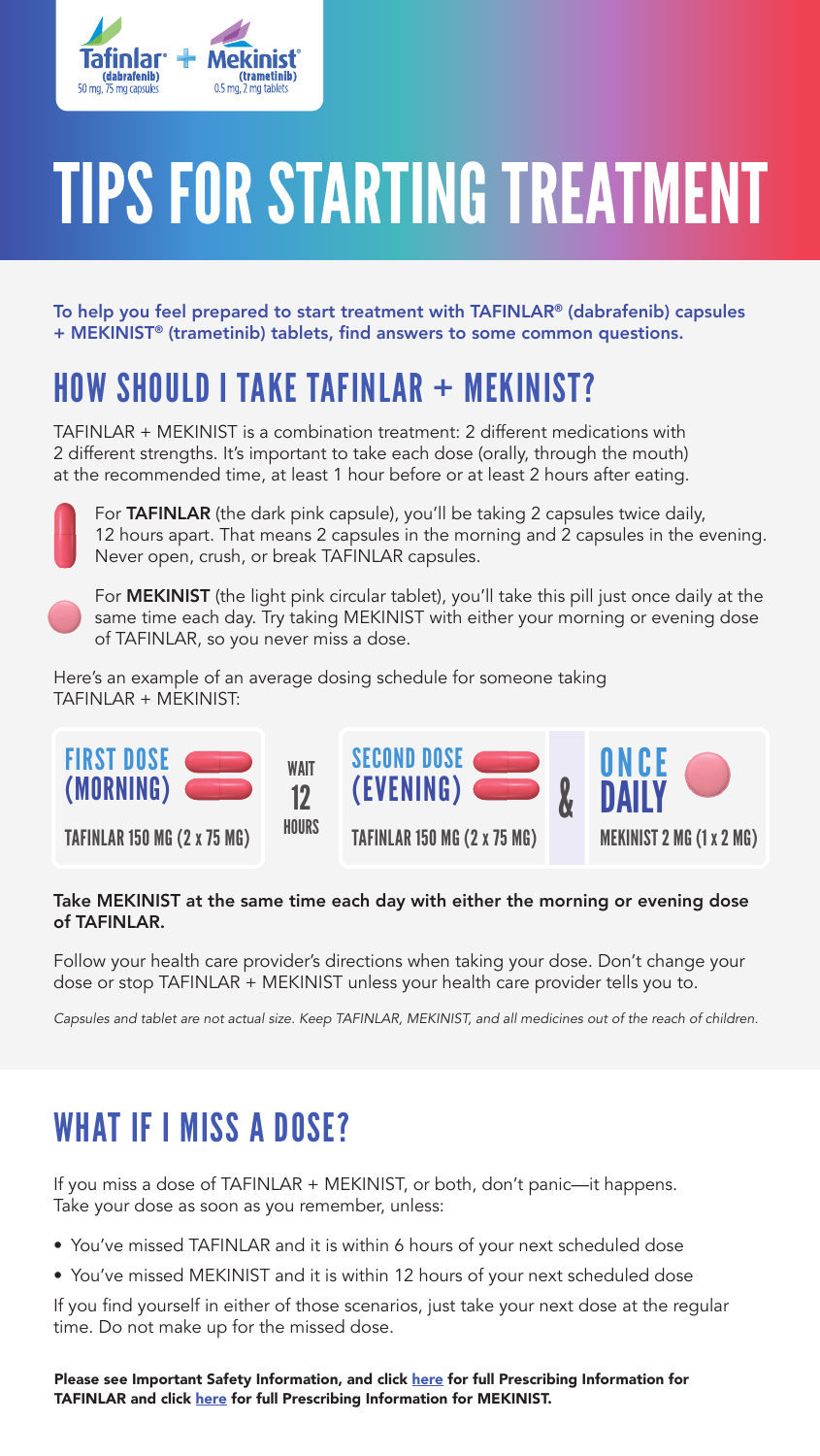### HOW SHOULD I STORE TAFINLAR + MEKINIST?

Because they are 2 different medications, TAFINLAR® (dabrafenib) capsules and MEKINIST® (trametinib) tablets require storing in slightly different temperatures. Here are some guidelines to follow:

## **TAFINLAR AT ROOM TEMPERATURE (68°F-77°F)**

## **STORE IN THE REFRIGERATOR (36°F-46°F)**

- Keep MEKINIST dry and away from moisture and light
- The bottle of MEKINIST contains a packet that helps keep your medicine dry. Do not throw away this packet
- Keep MEKINIST in the original bottle. Do not place tablets in a pill box
- Safely throw away MEKINIST that is expired or no longer needed

*Capsules and tablet are not actual size. Keep TAFINLAR, MEKINIST, and all medicines out of the reach of children.*

### WHAT ARE THE POSSIBLE SIDE FFFFCTS?

- As with many cancer treatments, there may be [possible side effects](https://www.us.tafinlarmekinist.com/advanced-melanoma/side-effects/understanding-side-effects/) of taking TAFINLAR + MEKINIST
- By preparing with your health care team, you can better manage any side effects that may occur
- Tell your health care provider about any side effects you experience. These are the most common side effects:



For more information, please see the **[TAFINLAR + MEKINIST Patient Brochure](https://www.us.tafinlarmekinist.com/siteassets/pdf/tafinlar-mekinist-advanced-melanoma-patient-brochure.pdf)**.

### HOW CAN I MANAGE PYREXIA (FEVER)?

About half of patients taking TAFINLAR + MEKINIST will experience fever, most commonly during the first month of treatment. These fevers are generally manageable. About 5% of patients will experience severe fever. Refer to our [fever guide](https://www.us.tafinlarmekinist.com/globalassets/migration-root/products.com/tafmek/products.com/tafinlarmekinist/advanced-melanoma/patient-support/patient-resources/tafinlar-mekinist-fever-management-tool.pdf) for help.

Feeling unusually warm or cold? It might be a fever. Here's what you should do:

- Check your temperature with a thermometer
- Call your health care provider right away if your thermometer reads 100.4°F or higher while taking TAFINLAR + MEKINIST. He or she may recommend that you:
	- » Drink liquids (for example, water, soups, or ice pops)
	- » Get plenty of rest
	- » Place a cold cloth on your forehead if you feel hot
	- » Use over-the-counter fever-reducing medicines
	- » Stop or temporarily pause your treatment of TAFINLAR + MEKINIST, which may help mitigate your fever so you can return to taking TAFINLAR + MEKINIST as prescribed
- If your temperature is higher than 104°F and/or you feel faint or are losing consciousness, tell your health care provider immediately. If he or she advises going to the emergency department, be sure to tell the emergency health care professionals that you are taking TAFINLAR + MEKINIST

Please see Important Safety Information, and click [here](https://www.novartis.us/sites/www.novartis.us/files/tafinlar.pdf) for full Prescribing Information for TAFINLAR and click [here](https://www.novartis.us/sites/www.novartis.us/files/mekinist.pdf) for full Prescribing Information for MEKINIST.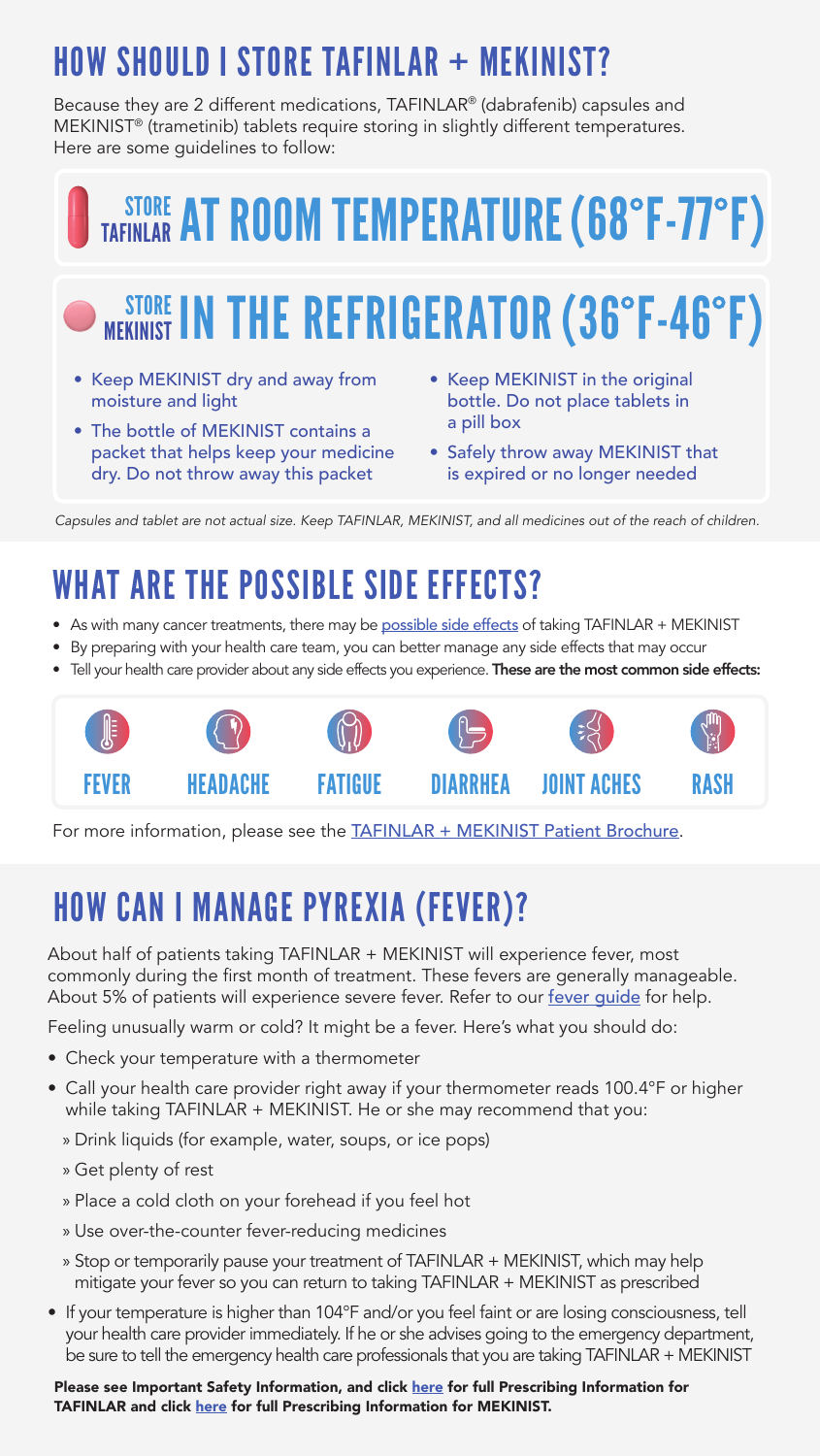### IS THERE PATIENT SUPPORT AVAILABLE?

From financial assistance to patient stories, there are a number of helpful programs for eligible patients taking TAFINLAR® (dabrafenib) capsules + MEKINIST® (trametinib) tablets. Explore the following resources:

- Save on copayments through the [Novartis Oncology Universal Co-Pay Program](https://www.copay.novartisoncology.com/?name=tafmek)
- Get a free supply of treatment with the Free Trial & Access Program through [Patient Assistance Now Oncology \(PANO\)](https://www.patient.novartisoncology.com/)
- Find support from [advocacy groups and organizations](https://www.us.tafinlarmekinist.com/advanced-melanoma/patient-support/advocacy-support-groups/)
- Download our brochure and more [helpful materials](https://www.us.tafinlarmekinist.com/advanced-melanoma/patient-support/patient-resources/)
- Check out [advice and support for caregivers](https://www.us.tafinlarmekinist.com/advanced-melanoma/patient-support/caregiver-support/)

#### FOR MORE INFORMATION, VISIT OUR [FREQUENTLY ASKED QUESTIONS.](https://www.us.tafinlarmekinist.com/advanced-melanoma/patient-support/frequently-asked-questions/)

### APPROVED USES

TAFINLAR and MEKINIST are prescription medicines that can be used in combination to treat people with a type of skin cancer called melanoma:

- that has spread to other parts of the body (metastatic) or cannot be removed by surgery (unresectable), and
- that has a certain type of abnormal *"BRAF"* (V600E or V600K mutation-positive) gene

TAFINLAR and MEKINIST are prescription medicines that can be used in combination to help prevent melanoma that has a certain type of abnormal *"BRAF"* gene from coming back after the cancer has been removed by surgery.

TAFINLAR, in combination with MEKINIST, should not be used to treat people with wildtype *BRAF* melanoma. MEKINIST should not be used to treat people who already have received a *BRAF* inhibitor for treatment of their melanoma and it did not work or is no longer working.

Your health care provider will perform a test to make sure that TAFINLAR and MEKINIST, in combination, are right for you.

It is not known if TAFINLAR and MEKINIST, in combination, are safe and effective in children.

#### IMPORTANT SAFETY INFORMATION

What is the most important information I should know about TAFINLAR in combination with MEKINIST? TAFINLAR and MEKINIST may cause serious side effects, including:

Risk of new skin cancers. TAFINLAR, when used in combination with MEKINIST, may cause a type of skin cancer called cutaneous squamous cell carcinoma, keratoacanthoma, basal cell carcinoma, or melanoma. Talk with your health care provider about your risk for these cancers.

Check your skin and tell your health care provider right away about any skin changes, including a new wart, skin sore, or reddish bump that bleeds or does not heal, or a change in size or color of a mole.

Your health care provider should check your skin before you start treatment, and every 2 months while on treatment, to look for any new skin cancers. Your health care provider should continue to check your skin for 6 months after you stop taking TAFINLAR and MEKINIST.

Your health care provider should also check for cancers that may not occur on the skin. Tell your health care provider about any new symptoms that have developed while taking TAFINLAR and MEKINIST in combination.

Bleeding problems. TAFINLAR and MEKINIST in combination can cause serious bleeding problems, especially in your brain or stomach, that can lead to death. Call your health care provider and get medical help right away if you have any signs of bleeding, including:

- headaches, dizziness, or feeling weak
- vomiting blood or your vomit looks like "coffee grounds"
- coughing up blood or blood clots
- red or black stools that look like tar

Please click [here](https://www.novartis.us/sites/www.novartis.us/files/tafinlar.pdf) for full Prescribing Information for TAFINLAR and click [here](https://www.novartis.us/sites/www.novartis.us/files/mekinist.pdf) for full Prescribing information for MEKINIST.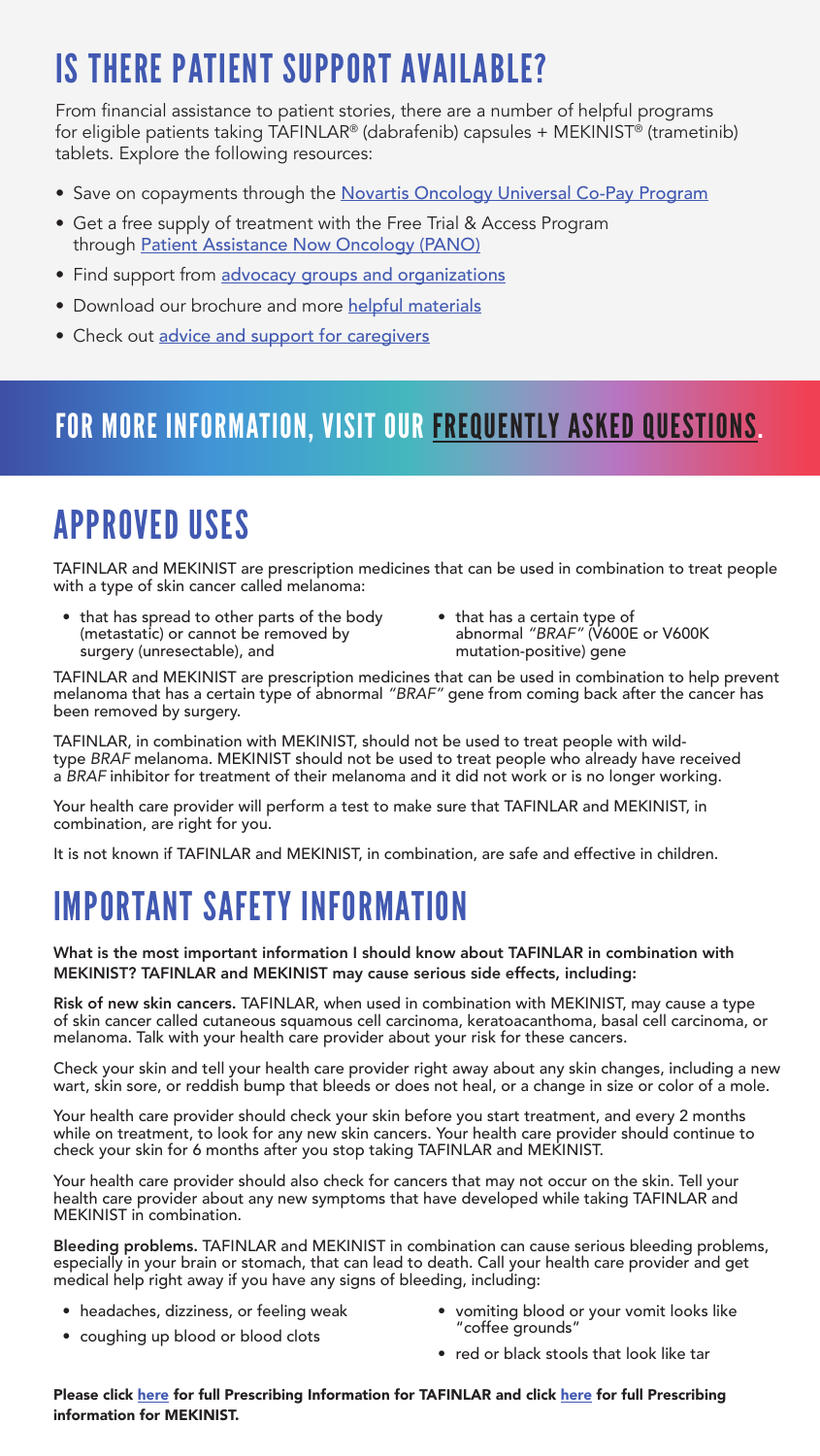#### IMPORTANT SAFETY INFORMATION (CONTINUED)

Inflammation of the intestines or tears (perforation) of the stomach or intestines. MEKINIST® (trametinib) tablets, alone or in combination with TAFINLAR® (dabrafenib) capsules, can cause inflammation of your intestines, or tears in the stomach or intestines that can lead to death. Tell your health care provider immediately if you have any of the following symptoms:

- bleeding (see "Bleeding problems")
- fever • nausea
- diarrhea (loose stools) or more bowel movements than usual
- stomach-area (abdomen) pain or tenderness

Blood clots. TAFINLAR and MEKINIST in combination can cause blood clots in your arms or legs, which can travel to your lungs and lead to death. Get medical help right away if you have the following symptoms:

- chest pain
- sudden shortness of breath or trouble breathing
- swelling in your arms or legs
- a cool, pale arm or leg
- pain in your legs with or without swelling

Heart problems, including heart failure. Your health care provider should check your heart function before you start taking TAFINLAR and MEKINIST in combination, and during treatment. Call your health care provider right away if you have any of the following signs and symptoms of a heart problem:

- feeling like your heart is pounding or racing
- shortness of breath
- swelling of your ankles and feet
- feeling lightheaded

Eye problems. TAFINLAR and MEKINIST, in combination, can cause severe eye problems that can lead to blindness. Call your health care provider right away if you get these symptoms of eye problems:

- blurred vision, loss of vision, or other vision changes
- halo (seeing blurred outline around objects)

• seeing color dots

• eye pain, swelling, or redness

Lung or breathing problems. TAFINLAR and MEKINIST, in combination, can cause lung or breathing problems. Tell your health care provider if you have any new or worsening symptoms of lung or breathing problems, including:

• shortness of breath • cough

Fever. Fever is common during treatment with TAFINLAR and MEKINIST, but it may also be serious. When taking TAFINLAR and MEKINIST, in combination, fever may happen often or may be severe. In some cases, chills or shaking chills, too much fluid loss (dehydration), low blood pressure, dizziness, or kidney problems may happen with the fever. Call your health care provider right away if you get a fever while taking TAFINLAR or MEKINIST.

Your health care provider may temporarily or permanently stop your treatment or change your dose of MEKINIST with TAFINLAR if you have fevers. Your health care provider will treat you as needed for your fever and any signs and symptoms of infection and should check your kidney function during and after you have had severe fever.

Serious skin reactions. Skin rash is a common side effect of TAFINLAR and MEKINIST. In some cases, these rashes and other skin reactions can be severe or serious, may need to be treated in a hospital, or lead to death.

- tell your health care provider if you get a skin rash or acne that bothers you or worsens
- tell your health care provider right away if you develop any of the following signs or symptoms of a severe skin reaction, including:
	- » blisters or peeling of your skin
	- » mouth sores
- » blisters on your lips, or around your mouth or eyes
- » high fever or flu-like symptoms
- » enlarged lymph nodes

Increased blood sugar (hyperglycemia). Some people may develop high blood sugar or worsening diabetes during treatment with TAFINLAR and MEKINIST in combination. If you are diabetic, your health care provider should check your blood sugar levels closely during treatment with TAFINLAR and MEKINIST. Your diabetes medicine may need to be changed. Tell your health care provider if you have any of the following symptoms of severe high blood sugar:

- 
- increased thirst urinating more often than normal, or urinating an increased amount of urine

TAFINLAR may cause healthy red blood cells to break down too early in people with glucose-6 phosphate dehydrogenase (G6PD) deficiency. This may lead to a type of anemia called hemolytic anemia, where the body does not have enough healthy red blood cells. Tell your health care

Please click [here](https://www.novartis.us/sites/www.novartis.us/files/tafinlar.pdf) for full Prescribing Information for TAFINLAR and click [here](https://www.novartis.us/sites/www.novartis.us/files/mekinist.pdf) for full Prescribing information for MEKINIST.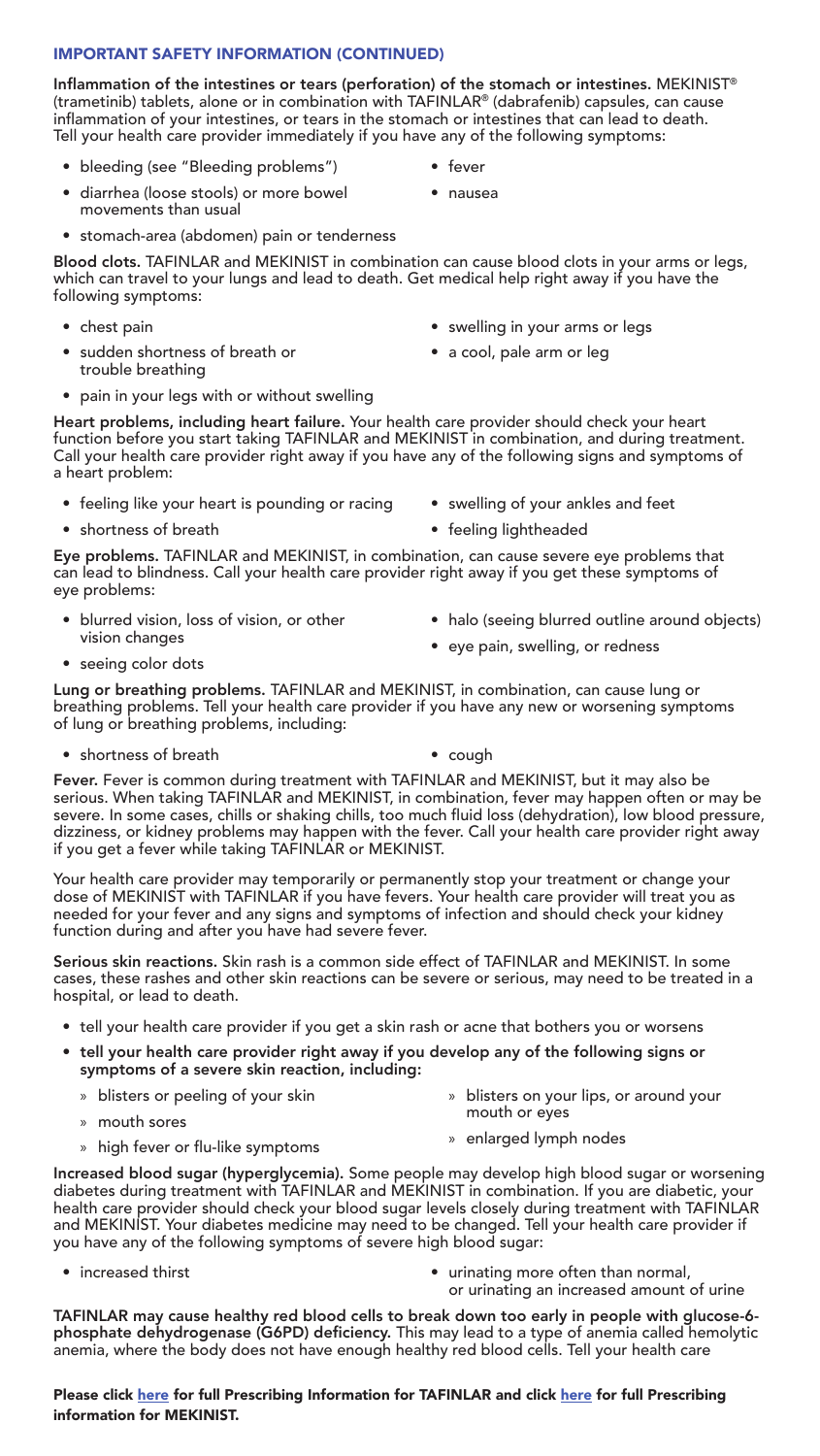#### IMPORTANT SAFETY INFORMATION (CONTINUED)

provider if you have any of the following signs or symptoms:

• yellow skin (jaundice)

• shortness of breath

• weakness or dizziness

TAFINLAR® (dabrafenib) capsules and MEKINIST® (trametinib) tablets, in combination, can harm your unborn baby. Women who are able to become pregnant should use effective birth control (contraception) during treatment with TAFINLAR and MEKINIST in combination, and for 4 months after stopping treatment with TAFINLAR and MEKINIST.

Birth control using hormones (such as birth control pills, injections, or transdermal systems) may not work as well while you are taking TAFINLAR and MEKINIST in combination. You should use another effective method of birth control while taking TAFINLAR and MEKINIST in combination.

Talk to your health care provider about birth control methods that may be right for you during this time.

Tell your health care provider right away if you become pregnant, or think you might be pregnant, during treatment with TAFINLAR and MEKINIST in combination.

The most common side effects of TAFINLAR, in combination with MEKINIST, when used in patients with melanoma that has spread to other parts of the body or cannot be removed by surgery include:

- fever
- rash
- nausea
- headache
- chills
- diarrhea
- vomiting
- high blood pressure (hypertension)
- joint aches
- swelling of the face, arms, or legs
- cough

The most common side effects of TAFINLAR, in combination with MEKINIST, when used in patients to help prevent melanoma from coming back after the cancer has been removed by surgery include:

- fever
- fatigue
- nausea
- headache
- rash
- chills
- diarrhea
- vomiting
- joint aches
- muscle aches

New or worsening high blood pressure (hypertension). Your health care provider should check your blood pressure during treatment with MEKINIST. Call your health care provider right away if you develop high blood pressure, your blood pressure worsens, or you have severe headache, lightheadedness, blurry vision, or dizziness.

Fertility problems. TAFINLAR and MEKINIST, in combination, may cause fertility problems in women. This could affect the ability to become pregnant. Talk to your health care provider if this is a concern for you.

Low sperm counts. TAFINLAR may cause lower sperm counts in men. This could affect the ability to father a child. Talk to your health care provider if this is a concern for you.

Nursing mothers. It is not known if TAFINLAR and/or MEKINIST pass into breast milk. Do not breastfeed during treatment, and for 4 months after your last dose of TAFINLAR and MEKINIST. Talk to your health care provider about the best way to feed your baby during this time.

These are not all of the possible side effects of TAFINLAR and MEKINIST. For more information about side effects, ask your health care provider or pharmacist.

Before you take TAFINLAR and MEKINIST in combination, tell your health care provider about all of your medical conditions, including if you:

- have had bleeding problems or blood clots
- have stomach problems
- have inflammation of the colon
- have heart problems
- have eye problems
- have lung or breathing problems
- have high blood pressure (hypertension)
- have liver or kidney problems
- have diabetes
- are a man (including one who has had a vasectomy) with a female partner of reproductive potential
	- » men (including those who have had a vasectomy) should use condoms during sexual intercourse during treatment with TAFINLAR and MEKINIST and for at least 4 months after your last dose of TAFINLAR and MEKINIST

Please click [here](https://www.novartis.us/sites/www.novartis.us/files/tafinlar.pdf) for full Prescribing Information for TAFINLAR and click [here](https://www.novartis.us/sites/www.novartis.us/files/mekinist.pdf) for full Prescribing information for MEKINIST.